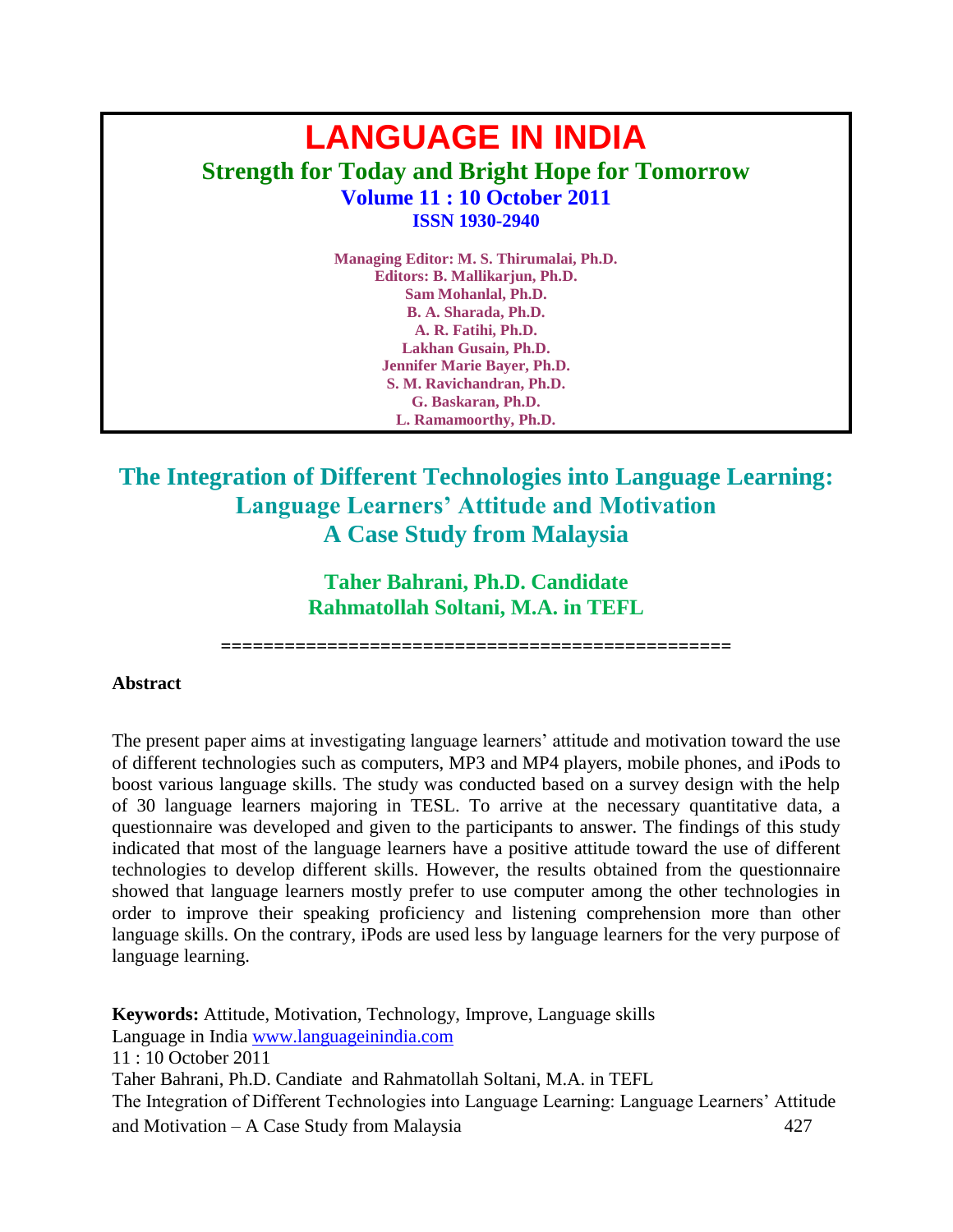#### **Introduction**

Today, technology has become the track upon which the express train of education is heading toward its destination (Christina, 2006). Accordingly, the growth of its application in the field of education particularly language learning has been considerable. Computer Assisted Language Learning (CALL), computer and audiovisual equipped classrooms, MP3 and MP4 players and Mobile Assisted Language Learning (MALL) are just few examples of the application of technology to the endeavor of language teaching (Vincent & Hah, 1996; Salaberry, 2001; Hulstijn, 2000, just to name a few).

In the same line, today, technology has also dominated the world by sharing and showing a variety of programs to both instruct and entertain the audience. The impressive developments in audio, video, and computer-mediated communications programs offer many possibilities for language learners to learn the language through fulfilling different activities, in-and-outside the classroom settings, around listening to different programs, watching related videos, and holding conversations in real-time as well as for the learners to learn the language better (Chinnery, 2005; Jingi & Ying, 1999; Parker, 2000; Salaberry, 2001; Ishihara & Chi, 2004; Bedjou, 2006).

Vincent and Hah (1996) summarized the effective application of technology to language learning and underlined the point that CALL must be used because computer technology is extensively applied in society and also it may be a resource of a teaching method to be used as long as it is designed to support learners' strategies.

In short, technology has long opened new doors in the field of education, particularly in the field of language learning. One of the doors that is opened is the development of theories of language learning. However, the prospects for applying technology in language learning are only beginning to be considered, and finding which of those technologies that can be used both inand-outside the classroom could be of great importance to today's language learners as well as the educators. Accordingly, the present study believes that following challenges are essential to seek:

- 1. Which technology (Computer, CD and MP3 players, Mobile phones, or iPods) is preferred more by the language learners to be used?
- 2. Which language skill may be developed more through the use of different technologies based on the language learners' experience with the application of different technologies?

#### **Review of the Related Literature**

Language in India [www.languageinindia.com](http://www.languageinindia.com/) With the increasing integration of different technologies into language learning, a considerable amount of attention has been devoted to learner's attitudes toward the use of different

11 : 10 October 2011

Taher Bahrani, Ph.D. Candiate and Rahmatollah Soltani, M.A. in TEFL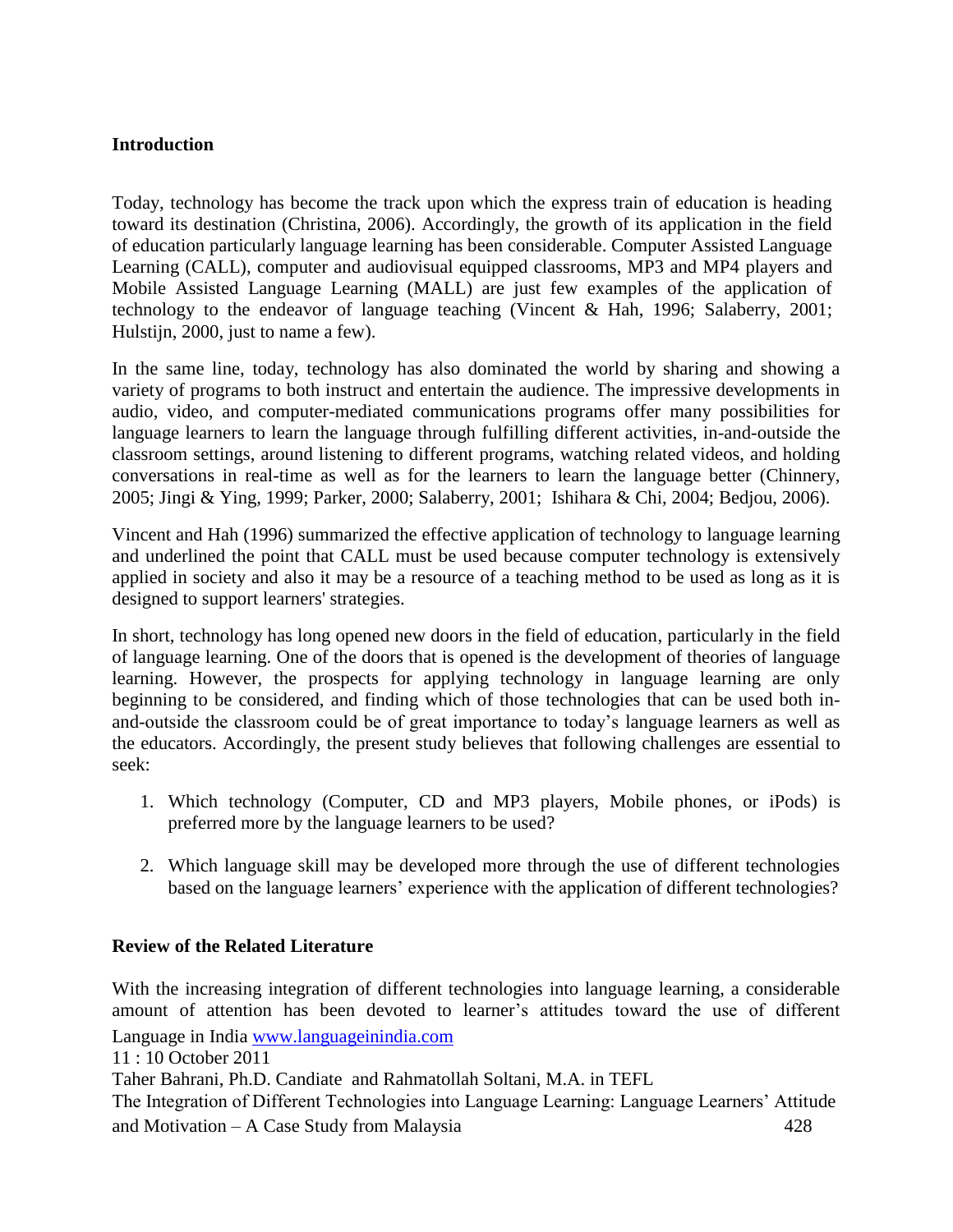technologies. In this relation, the related literature indicates that various technologies have a central role and great potential in foreign/second language learning. It is also obvious that attitudes of learners shape learning process significantly. Accordingly, the related literature indicates that foreign/second language learners usually have positive attitudes towards the use of different technologies.

Considering this issue, the learners' attitudes toward the use of the Internet for educational purposes were considered in a study conducted by Slate, Manuel, and Brinson (2002). Accordingly, it was found that the main factor for using the Internet was the language used which affected the language learners' attitudes towards the Internet use. In many cases, the language which language learners face in the Internet atmosphere is designed in a way that the majority of people understand it easily. This is what can highly increase the attitude toward the use of this technology.

In another study carried out by Usun (2003), gender of the language learners' was also a significant subject variable that affected attitudes towards the Internet. In this study, both male and female participants mostly had positive attitudes toward the Internet use. Moreover, in other studies (Asan & Koca, 2006; Yang & Chen, 2007) which focused on the integration of the Internet tools into language learning activities, it was found that the students at graduate and postgraduate levels had positive attitudes towards the Internet.

According to Sanders and Morrison (2000), the language learners' attitude toward the computer is an essential influencing factor in the application of technology in various instructional settings. As a matter of fact, the majority of quantitative studies as well as qualitative inquiries have shown that learners' attitude towards the technology-enhanced learning environment is positive and closely related to learning styles or motivational factors (Chapelle & Jamieson, 1986; Craven & R, 1998; Holmes, 1998; Klassen & Milton, 1999; Sanders & Morrison, 2000; Well, 2000, just to name some).

In view of the above, it should be mentioned that the majority of the studies conducted regarding the language learners' attitudes toward the use of different technologies were just around the use of computer or the Internet. In other words, none of them focused on other technologies such as mobile phones or MP3/MP4 players. More importantly, none of them considered the effect of the application of different technologies in language learning to boost different language skills. Therefore, the present study tries to find out which technology is preferred more by the language learners to develop various language skills.

### **Methodology**

*A. Subjects*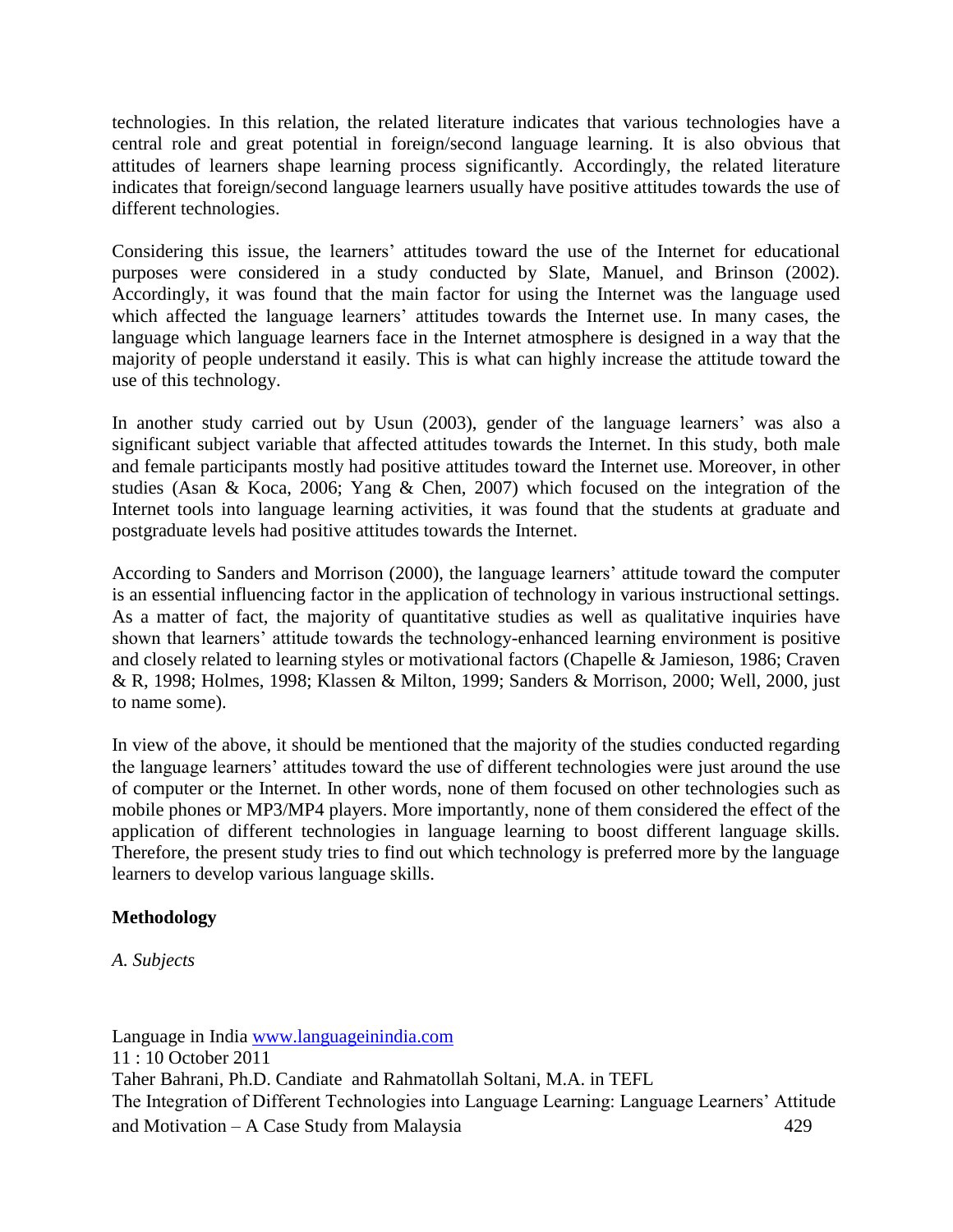The participants of the study were 30 language learners at the B.A. level including both males and females who participated in the study voluntarily following an announcement made by the researcher.

#### *B. Instrument*

This research utilized qualitative research methodology. The instrument that was used to collect the data was a sample questionnaire which was verified prior to the main study through a pilot study.

#### *C. Procedure*

The qualitative method of data collection was through the utilization of a survey questionnaire. A questionnaire was designed to investigate language learners' attitudes and motivation towards the use of different technologies such as computer, MP3/MP4 players, and iPods in language learning. This set of questionnaire contained 15 items regarding the use of different technologies. It should be mentioned that 4 of the items are related to the improvement of different language skills (Appendix I).

The five items for the use of different technologies were:

1) Computer 2) CD and MP3 players 3) Mobile phones 4) IPods 5) No technology at all

The four language skill items were also:

1) Speaking proficiency 2) Listening comprehension 3) Writing 4) Reading

Before the actual data collection was conducted, a pilot study was carried out to assure the validity of the questionnaire. To do so, the questionnaire was given to 5 trial language learners majoring in TESL. Then, the questionnaire was modified based on the responses provided by the trial group in order to achieve better results. After the pilot study which resulted in the modification of the questionnaire, the questionnaire was distributed to 30 students at the University of Malaya in Malaysia to collect the necessary data.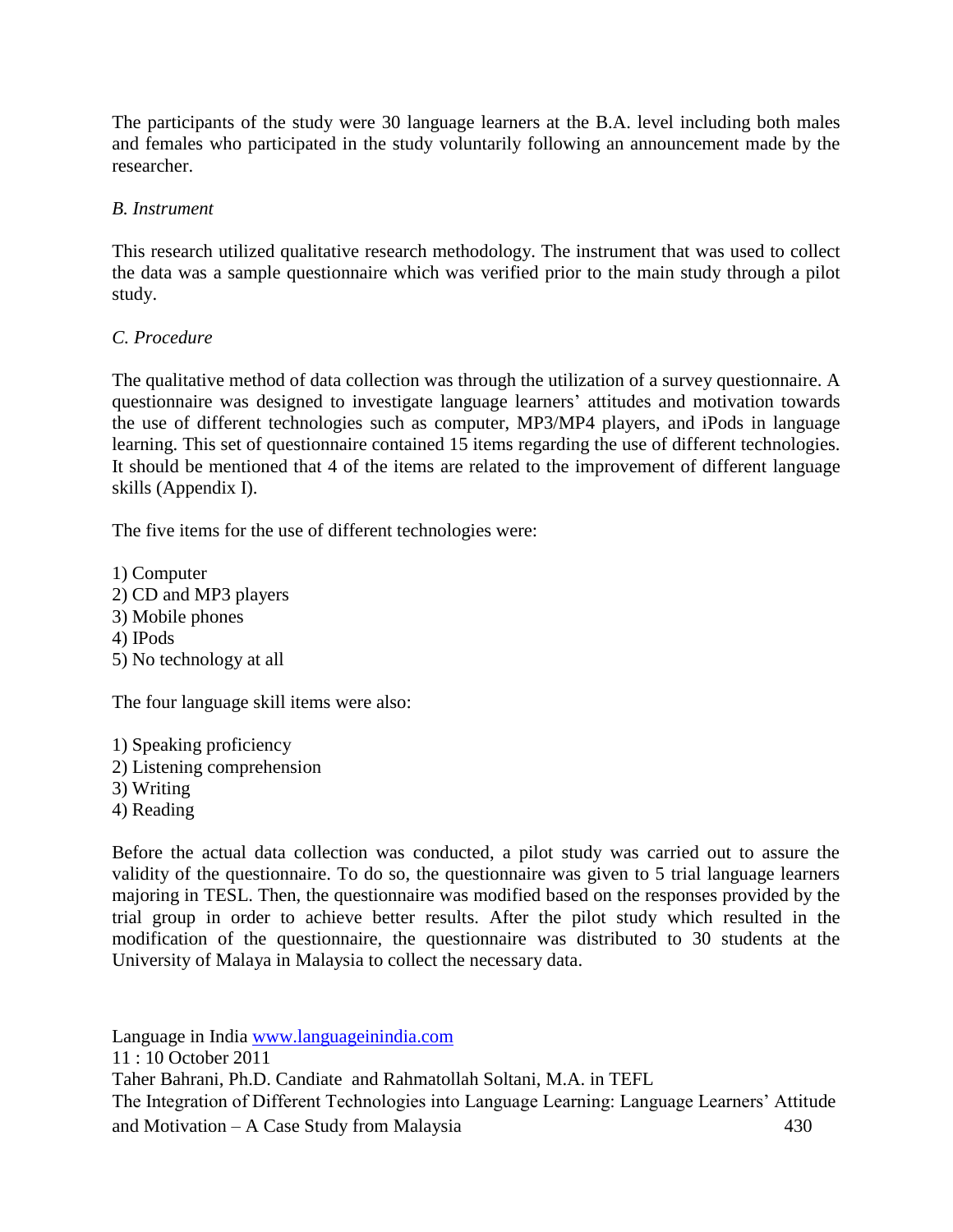In this study, there were 15 items that investigated the language learners' attitude toward the use of different technologies in language learning. Accordingly, a positive attitude and motivation toward the use of different technologies in general was depicted in A (agree) and a negative attitude toward the use of different technologies in general was depicted in SD (disagree). Moreover, if the participants agreed on the use of different technologies, they were required to specify the type of technology they use.

#### **Results and Discussion**

The results obtained from the questionnaire can be summarized as follow:

- 54% of the participants preferred the use of computers and computer based technologies such as the Facebook, and Twitter. Accordingly, the participants had a positive attitude toward the use of computers and more than 45% of the participants declared that they use computer to improve their speaking proficiency more than the other language skills.
- 23% of the participants used MP3/MP4 players to improve their language skills.
- 10% of the participants used their mobile phones for language learning. According to the participants' responses, they can use their mobile phones for saving different audio/visual language materials which can be used everywhere.
- 8% of the language learners used iPods. Most language learners did not use this technology because they could not afford buying one.
- 5% of the participants had a negative attitude toward the use of different technologies. Accordingly, they preferred traditional print material rather than new technologies. However, those who said no to the use of technologies in language learning had no specific reason for that to be reported here.

In general, the majority of respondents had a positive attitude towards the use technology. In response to the statement "I like the use of different technologies for my English learning", 28 of the participants expressed their agreement. This shows that the majority (96%) of the participants had a positive attitude towards the use of different technologies for language learning.

The following figure shows the statistical data related to the language learners' attitudes regarding the use of different technologies in developing different language skills.

Language in India [www.languageinindia.com](http://www.languageinindia.com/) 11 : 10 October 2011

Taher Bahrani, Ph.D. Candiate and Rahmatollah Soltani, M.A. in TEFL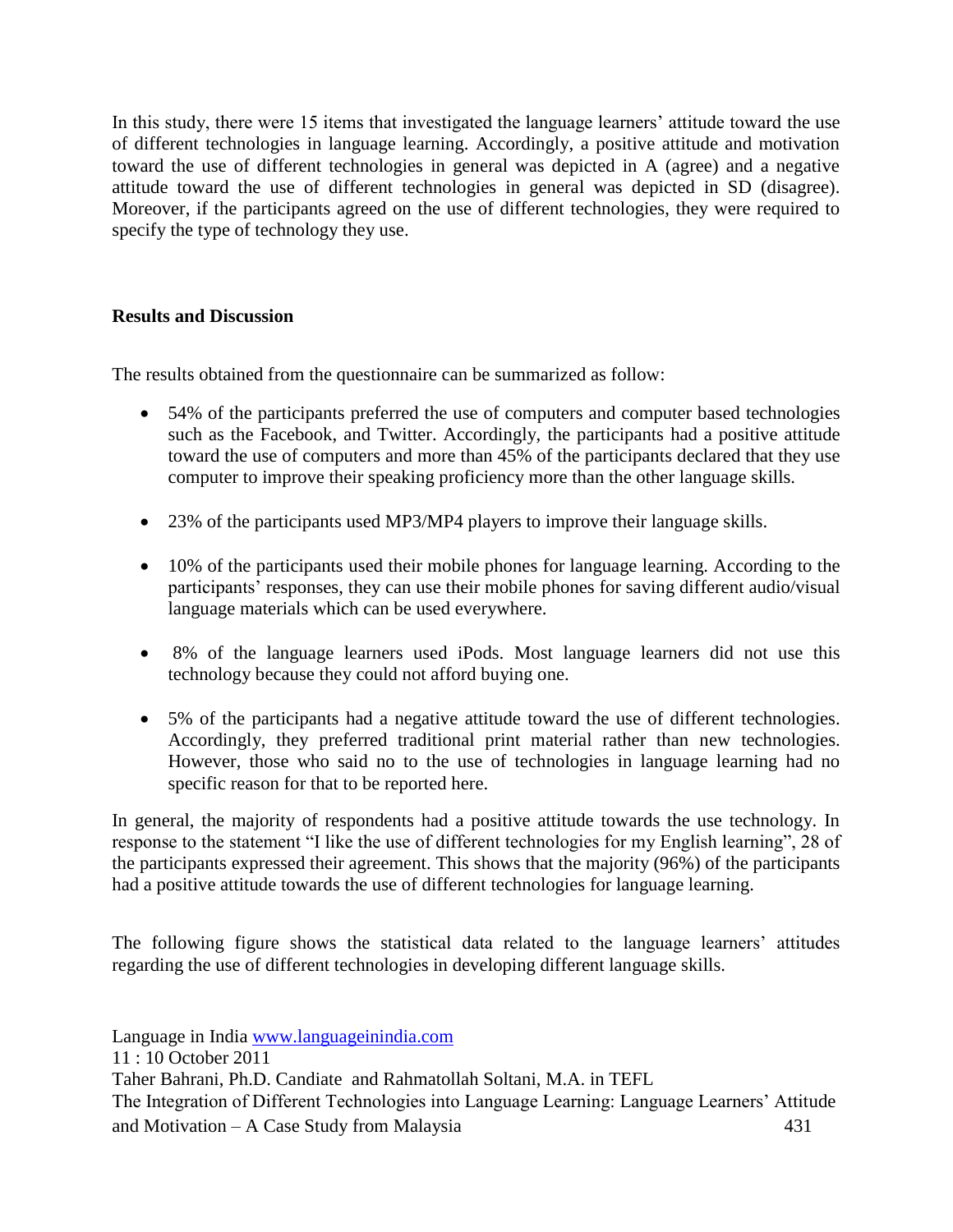#### **Figure 1. Language preferences towards the use of different technologies to boost different language skills**



Another set of more valuable data was taken out of the questionnaire indicating which language skill may be developed more through the use of different technologies according to the language learners' ideas. It should be mentioned here that in order to arrive at a more reliable data, comprehensive empirical studies require using different technologies with different skills.

Following is the statistical analysis of the participants' ideas regarding the development of different language skills through the use of different technologies.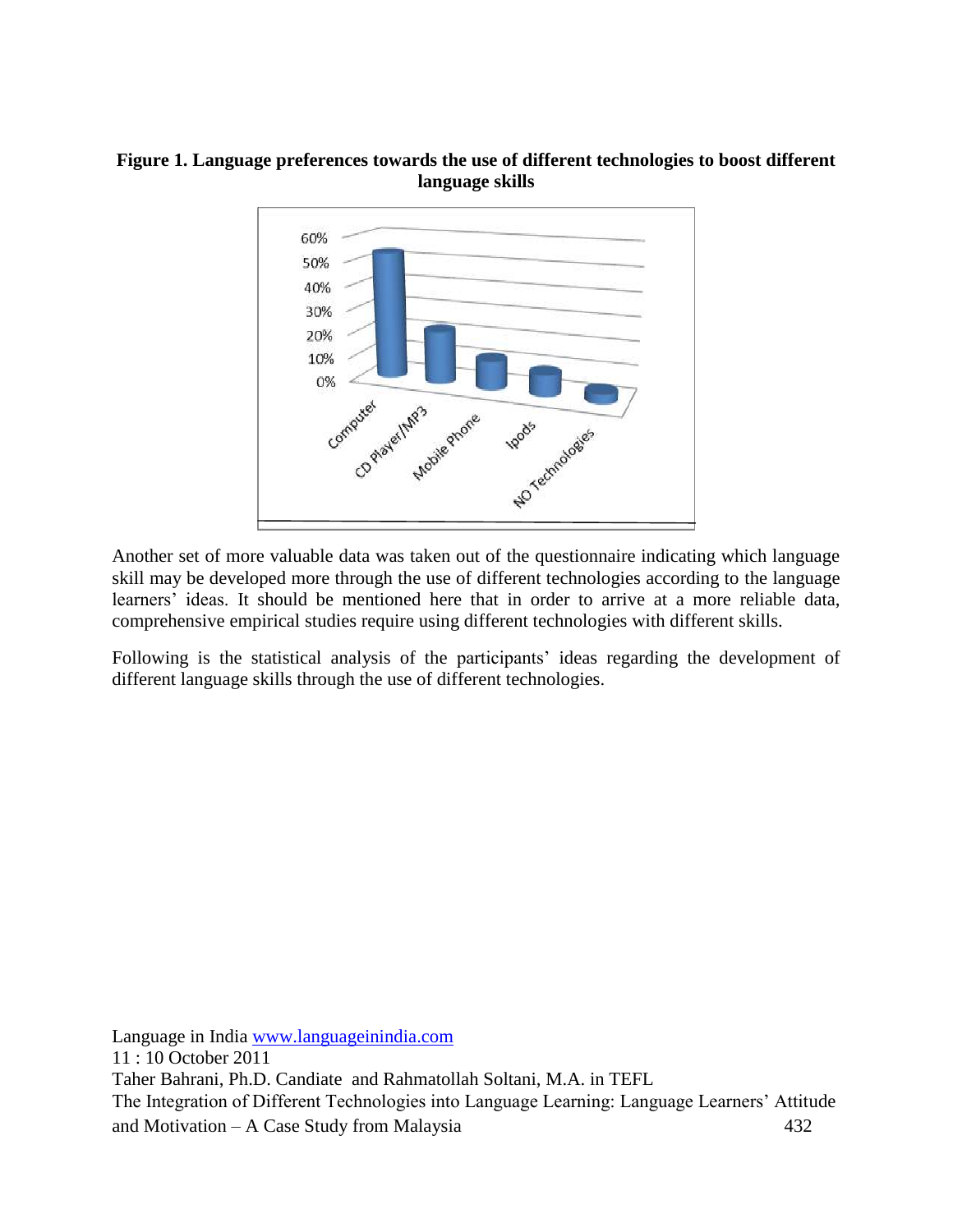

**Figure 2. Language skills development through the use of different technologies** 

The findings of the present study are in line with many studies which proved the positive attitudes and motivation of language learners toward the use of computer technology in language learning (Chapelle & Jamieson, 1986; Craven & R, 1998; Holmes, 1998; Klassen & Milton, 1999; Sanders & Morrison, 2000; Well, 2000; just to name some). Nevertheless, what is importantly novel about the present research is that language learners used computer technology for the development of their speaking proficiency and listening comprehension. The participants of the present study stated that they can practice oral communication in low affective filter atmosphere created by the computer technology with high motivation.

Some of the reasons that caused the majority of the language learners to have a positive attitude toward the use of computer technology may be due to the fact that traditional and classical language teaching in classroom can be monotonous, boring, and even frustrating at times. This can cause language learners lose their interest and motivation in learning. CALL programs can provide student ways to learn English through computer games, animated graphics, and problemsolving techniques which can make drills more interesting. CALL also allows learners to learn the language even without having to attend language classes by creating a personal learning environment out of the classroom border.

Language in India [www.languageinindia.com](http://www.languageinindia.com/) 11 : 10 October 2011 Taher Bahrani, Ph.D. Candiate and Rahmatollah Soltani, M.A. in TEFL The Integration of Different Technologies into Language Learning: Language Learners' Attitude and Motivation – A Case Study from Malaysia 433 Turning blind eyes to the fact that language learners with different proficiency levels require different learning styles will cause serious conflicts. In this regard, many computer based programs can provide different drills based on the language proficiency level of the learners. For example, from easy drills to very difficult ones or from slow drills to fast ones.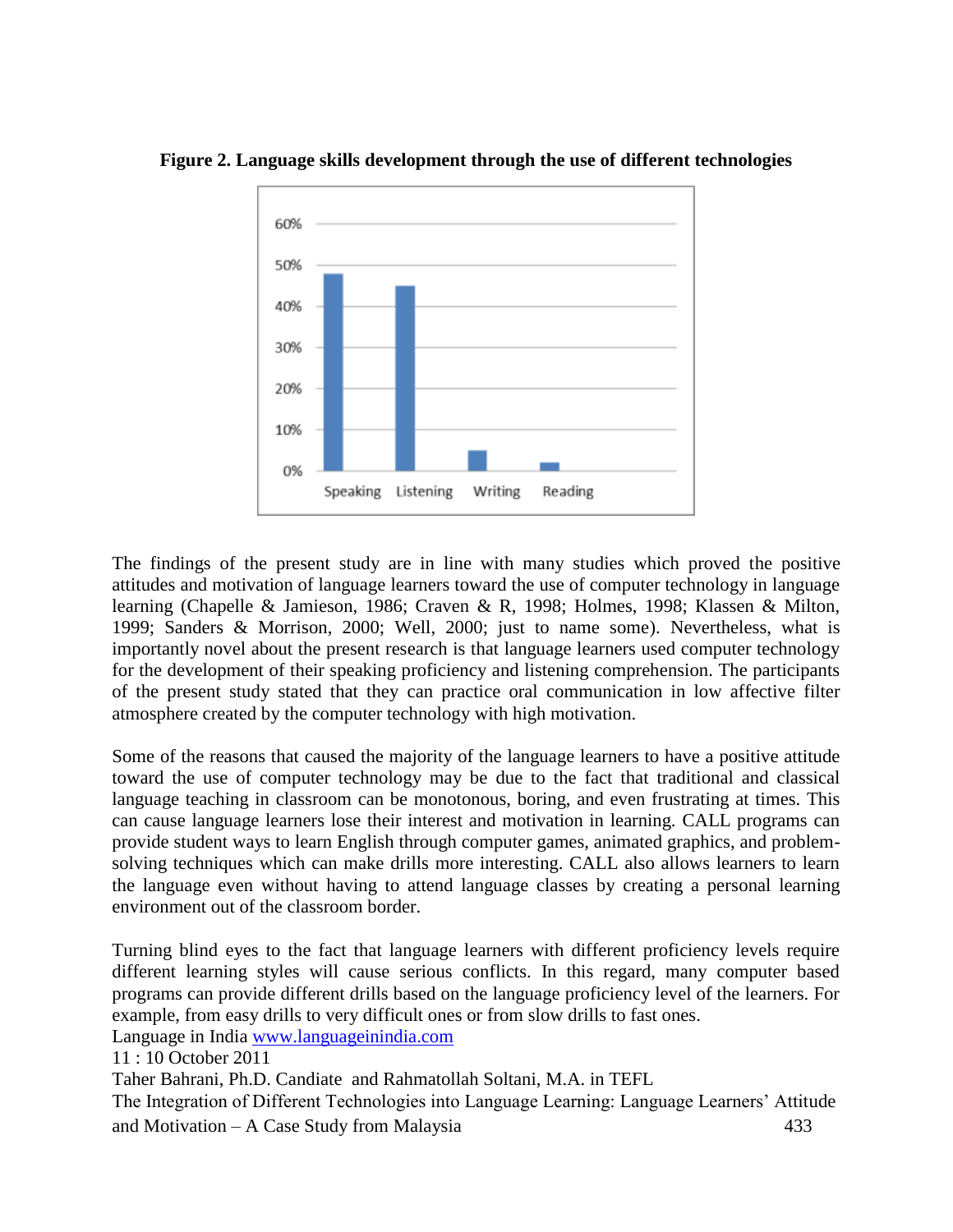More importantly, thanks to the portability of laptops, computer assisted language learning can be used anytime and anywhere. As a matter of fact, the time and place flexibility of using computer are two essential factors that enable language learners to choose appropriate time and place for learning.

Another factor that makes language learners prefer computer technology may be that the language learners can sometimes benefit from feedback given by the computers. Computers can give instant feedback and help the students to solve the related language problem at the very first stage. Language learners can use the computer which is a kind of technology in both formal and informal learning settings to do some repetition and drills which are believed by the behaviorists to boost language learning.

Lastly is the repetitive aspect of some of the programs. In this relation, students have freedom of expression within certain bounds that programmers create, such as grammar, vocabulary, etc. They can repeat the course they want to master as many as they wish. However, the present research does not want to hold the view that repetition is beneficial to language learners or not. What the research tries to emphasize here is that computer technology gives the freedom to repeat any authentic language materials as many times as language learners need.

However, 4% of the participants believed that the use of different technologies for language learning is a waste of time and energy. They stated that they could learn more, for example, from traditional print materials than electronic ones. This could be due to the fact that the application of different technologies requires having some knowledge about the technology itself. Moreover, some language learners prefer not to use different technologies for language learning because of some possible technical problems associated with the use of various technologies.

#### **Conclusion**

The present research conducted with the help of 30 language learners aimed at investigating the language learners' attitudes and motivations towards the use of different technologies such as computer, CD and MP3 players, IPods, and mobile phones. Moreover, it tried to find out what language skill may be improved more according to the language learners' experience.

The finding of this study was indicative of the fact that language learners' have a positive attitude towards learning English through the use of different technologies particularly computer. The language learners believe that the use of computer makes the lesson interesting, exciting and effective for them.

Regarding the improvement of different language skills through the integration of different technologies into language learning, the participants reported that they mostly use different technologies in order to improve their speaking proficiency and listening comprehension more than other language skills. This improvement was achieved through the use of computer

Language in India [www.languageinindia.com](http://www.languageinindia.com/)

11 : 10 October 2011

Taher Bahrani, Ph.D. Candiate and Rahmatollah Soltani, M.A. in TEFL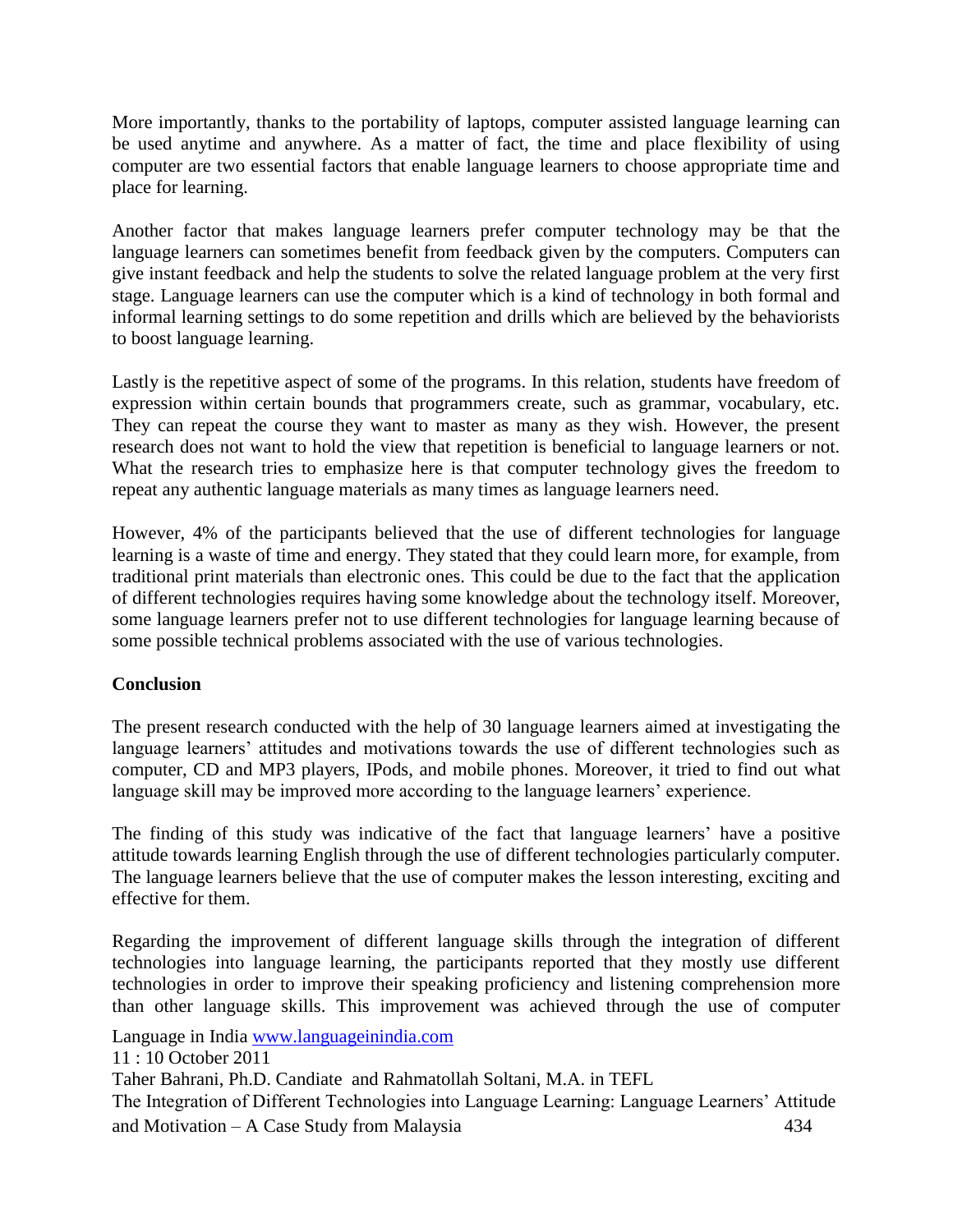technology for chatting or the application of particular computer programs that enable language learners to practice oral communication and listening comprehension out of classroom setting.

**===============================================================**

#### **References**

- Asan, A., & Koca, N. (2006). An analysis of students' attitudes towards the , Conference Paper Presented at 4th *International Conference on Multimedia and Information and Communication Technologies in Education*, Seville, Spain.
- Bedjou, A. (2006). Using radio programs in EFL classroom. *English Teaching Forum, 44(1):28- 31. [http://exchanges.state.gov/forum/vols/vol44/no1/#top.](http://exchanges.state.gov/forum/vols/vol44/no1/#top) Retrieved July 13, 2007.*
- Chapelle, C., & Jamieson, J. (1986). Computer-assisted language learning as a predictor of a success in acquiring English as a second language. *TESOL Quarterly, 21*(1).
- Craven, M., & R, S. (1998). A snapshot of the Canadian call university scene. *Computer Assisted Language Learning, 11*(3), 317-333.
- Chinnery, G. M. (2005). Speaking and listening online: A survey of resources. *English Teaching Forum, 43(3):*10-17. [http://exchanges.state.gov/forum/vols/vol43/no3/p10.htm.](http://exchanges.state.gov/forum/vols/vol43/no3/p10.htm) Retrieved July 13 2007.
- Christina, E. (2006). Using TV news to integrate the four skills: a guide for EFL teachers. *IPP collection. Paper 166.* [http://digitalcollections.sit.edu/ipp\\_collection/166.](http://digitalcollections.sit.edu/ipp_collection/166)
- Holmes, B. (1998). Initial perceptions of call by Japanese university students. *Computer Assisted Language Learning, 11*(4), 397-409.
- Hulstijn, J. H. (2000). The Use of Computer Technology in Experimental Studies of Second Language Acquisition: A Survey of Some Techniques and Some Ongoing Studies. *Language Learning and Technology, 3 (2), 32-43.*
- Ishihara, N., & Chi, J. C. (2004). Authentic video in the beginning ESOL classroom: Using a full-length feature film for listening and speaking strategy practice. *English Teaching Forum, 42(1):* 30-35*. [http://exchanges.state.gov/forum/vols/vol42/no1/p30.htm. Retrieved](http://exchanges.state.gov/forum/vols/vol42/no1/p30.htm.%20Retrieved%20May%2012,%202007)  [May 12, 2007.](http://exchanges.state.gov/forum/vols/vol42/no1/p30.htm.%20Retrieved%20May%2012,%202007)*
- Jingyi, J., & Ying, Y. (1999). Actively involving students in listening. *English Teaching Forum, 37(2), [http://exchanges.state.gov/forum/vols/vol37/no2/p15.htm.](http://exchanges.state.gov/forum/vols/vol37/no2/p15.htm) Retrieved May 13, 2007.*

Language in India [www.languageinindia.com](http://www.languageinindia.com/)

11 : 10 October 2011

Taher Bahrani, Ph.D. Candiate and Rahmatollah Soltani, M.A. in TEFL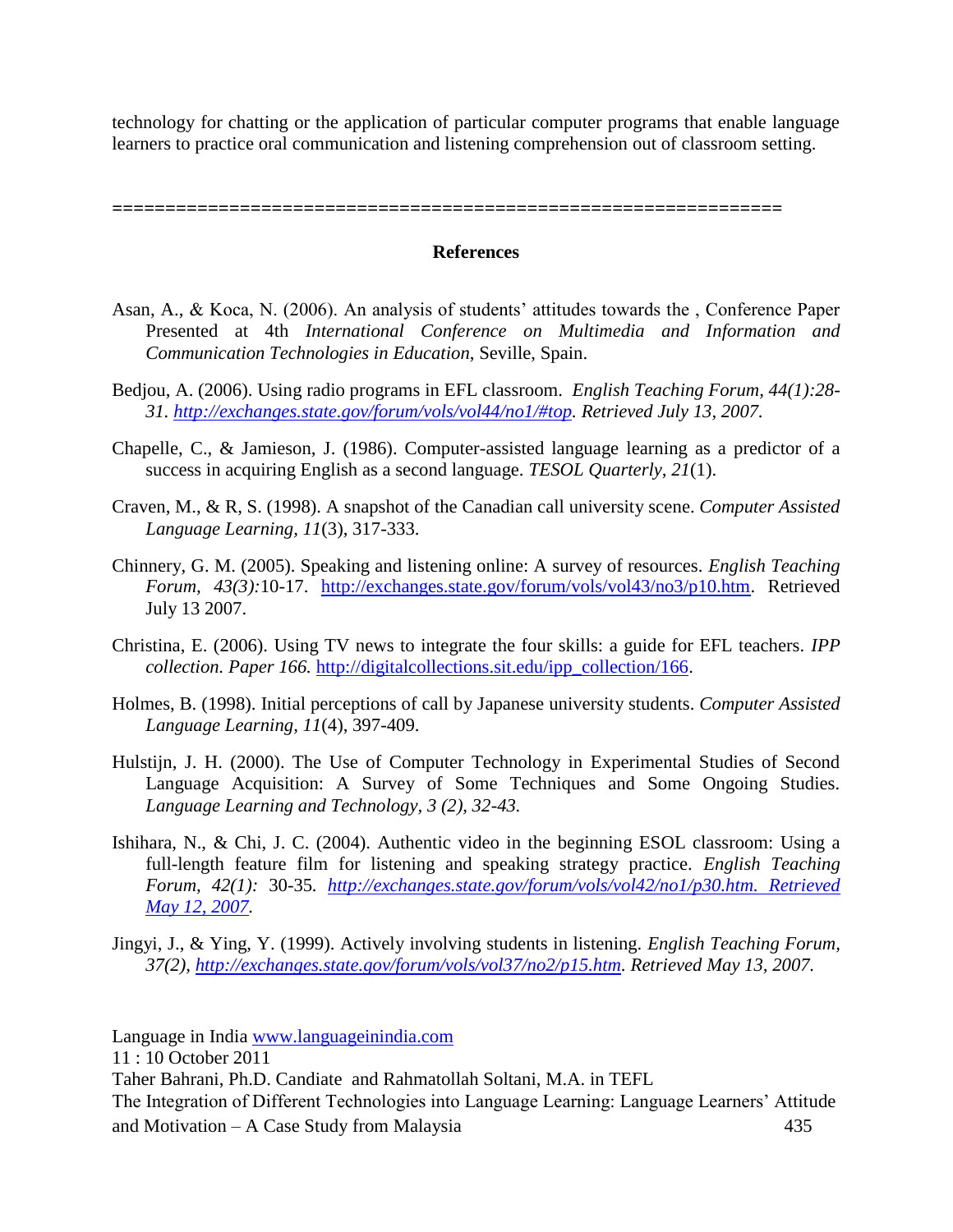- Klassen, J., & Milton, P. (1999). Enhancing English language skills using multimedia: Tried and tested. *Computer Assisted Language Learning, 12*(4), 281-294.
- Parker, M. (2000). Pronunciation and grammar: Using video and audio activities. *English Teaching Forum, 38(1).* [http://exchanges.state.gov/forum/vols/vol38/no1/p24.htm.](http://exchanges.state.gov/forum/vols/vol38/no1/p24.htm) Retrieved July 11, 2007.
- Salaberry, M. R. (2001). The use of technology for second language learning and teaching: A retrospective. *Modern Language Journal, 85(1),* 39-56.
- Sanders, D. W., & Morrison-Shetlar, A. I. (2001). Student attitudes toward web-enhanced instruction in an introductory biology course. *Journal of Research on Computing in Education, 33*(3), 251-263.
- Slate, J.R., & Manuel, M., & Brinson, K. (2002). The "digital divide": Hispanic college students' views of educational uses of the Internet . *Assessment and Evaluation in Higher Education*, 27(1), 75-93.
- Usun, S. (2003). Educational uses of the Internet in the World and Turkey: A comparative review. *Turkish Online Journal of Distance Education,* 4 (3). [http://tojde.anadolu.edu.tr/tojde11/articles/usun.htm. Retrieved March 23,](http://tojde.anadolu.edu.tr/tojde11/articles/usun.htm.%20Retrieved%20March%2023) 2005.
- Vincent, E., & Hah, M. (1996). Strategies employed by users of a Japanese computer assisted language learning (CALL) program. *Australian Journal of Educational Technology, 12(1), 25-34.*
- Well, J. G. (2000). Effects of an on-line computer-mediated communication course, prior computer experience and knowledge, and learning styles on students' attitudes. Computermediated technologies and new educational challenges. *Journal of Industrial Teacher Education, 37*(3), 22-53.
- Yang, S. C., & Chen, Y. 2007. Technology-enhanced language learning: A case study. *Computers in Human Behavior*, 23, 860 – 897.

**===============================================**

Language in India [www.languageinindia.com](http://www.languageinindia.com/)

11 : 10 October 2011

Taher Bahrani, Ph.D. Candiate and Rahmatollah Soltani, M.A. in TEFL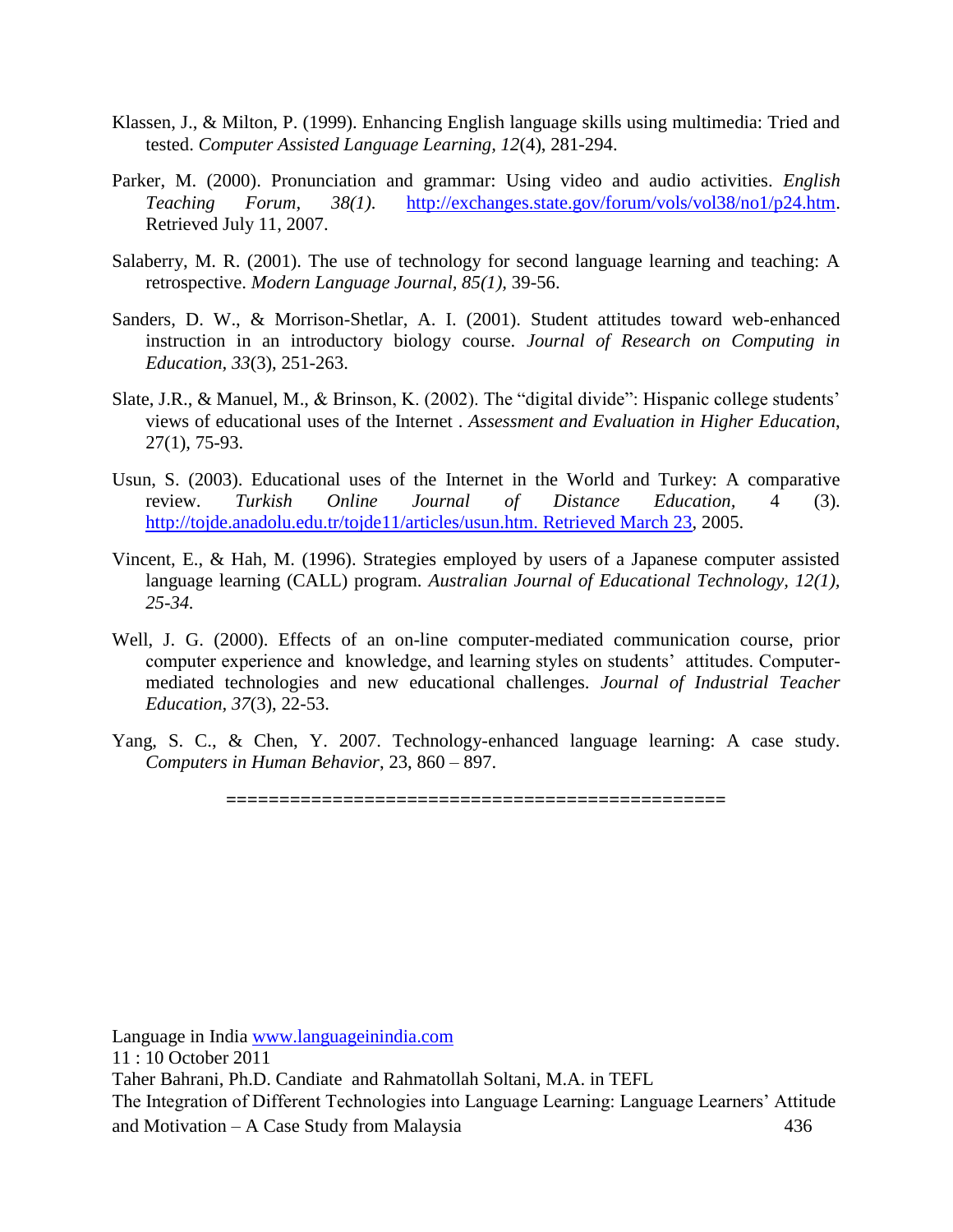#### **APPENDIX I**

| <b>Number</b>  | <b>Question</b>                                         | Agree | <b>Disagree</b> | <b>Technology</b> |
|----------------|---------------------------------------------------------|-------|-----------------|-------------------|
| 1              | I like the use of different technologies                |       |                 |                   |
| $\overline{2}$ | The use of different technologies is useful             |       |                 |                   |
| 3              | The use of different technologies is effective          |       |                 |                   |
| 4              | The use of different technologies is interesting        |       |                 |                   |
| 5              | Different technologies provide different exercises      |       |                 |                   |
| 6              | Different technologies provide authentic input          |       |                 |                   |
| 7              | I gain more knowledge through the use of technology     |       |                 |                   |
| 8              | I can learn better by the use of different technologies |       |                 |                   |
| 9              | The use of different technologies is exciting           |       |                 |                   |
| <b>10</b>      | I do not need to carry lots of materials                |       |                 |                   |
| 11             | I have access to English easily                         |       |                 |                   |
| 12             | I can improve my speaking proficiency                   |       |                 |                   |
| 13             | I can improve my listening comprehension                |       |                 |                   |
| 14             | I can improve my reading ability                        |       |                 |                   |
| 15             | I can improve my writing ability                        |       |                 |                   |

*Please, mark agree or disagree for each question. Moreover, write the type of technology which you use more.*

Taher Bahrani, Ph.D. Candidate Department of English Mahshahr Branch Islamic Azad University Mahshahr Iran

[taherbahrani@yahoo.com](mailto:taherbahrani@yahoo.com)

Rahmatollah Soltani, M.A. TEFL

Language in India [www.languageinindia.com](http://www.languageinindia.com/) 11 : 10 October 2011 Taher Bahrani, Ph.D. Candiate and Rahmatollah Soltani, M.A. in TEFL The Integration of Different Technologies into Language Learning: Language Learners' Attitude and Motivation – A Case Study from Malaysia 437

==============================================================